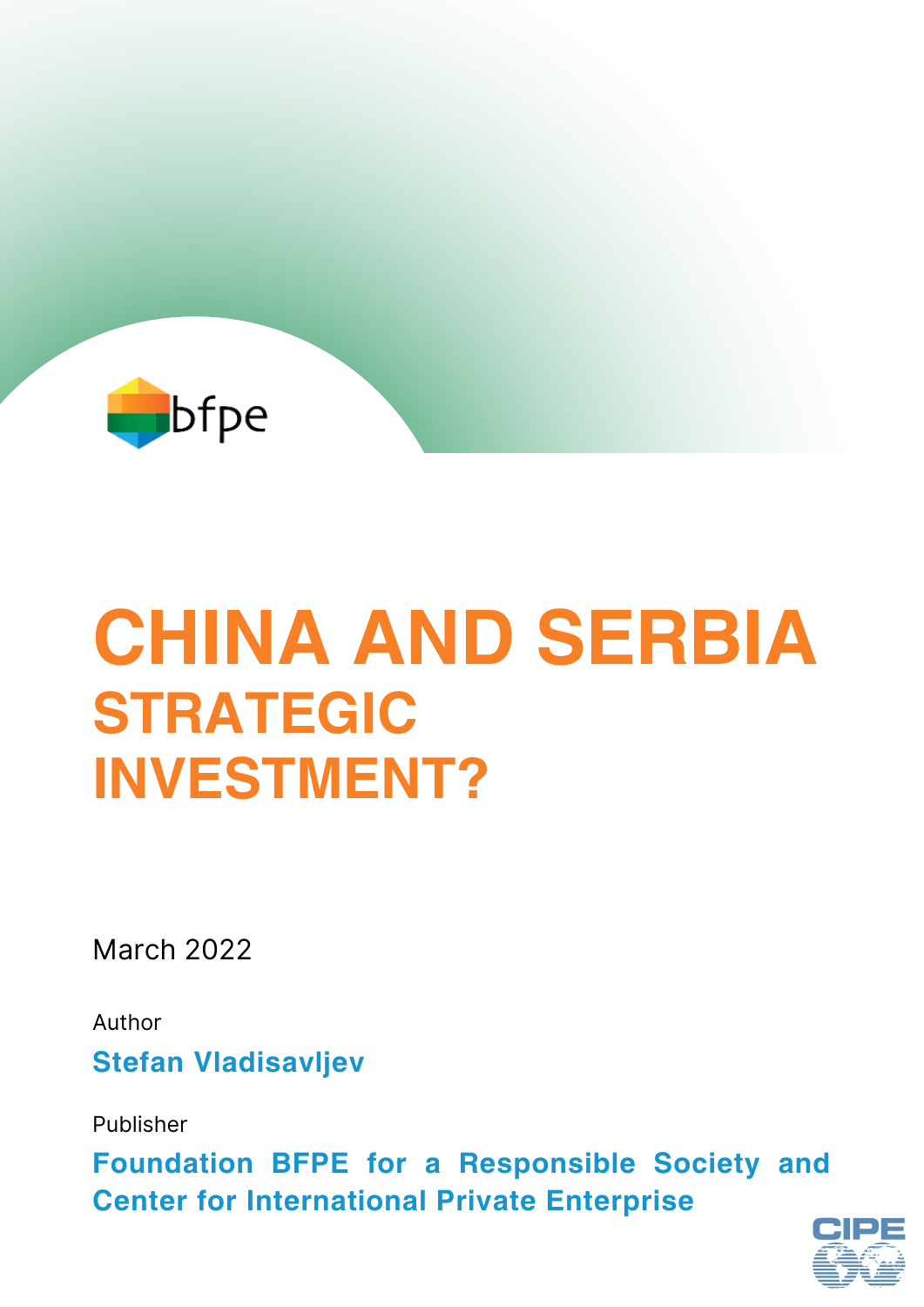# **Table of Contents**

The publication is created within ゙゙゙ the project China and Serbia: Review of Strategic Investments implemented by the Foundation BFPE for a Responsible Society with the support of the Center for International Private Enterprise – CIPE. The opinions expressed and

the views of CIPE

the findings represent the views of the authors, and do not reflect

| Introductory remarks                                                                              | 3 |
|---------------------------------------------------------------------------------------------------|---|
| The impact of Sino-Serbian<br>economic cooperation                                                | 4 |
| Main characteristics of economic<br>cooperation between Serbia and<br>China                       | 5 |
| Foreign trade exchange                                                                            | 5 |
| Foreign direct investment                                                                         | 6 |
| The issue of the rising<br>number of loan agreements                                              | 7 |
| Examples of corrosive capital: The<br>impact of Chinese investment on<br>environmental protection | 8 |
| The position of Serbian businesses                                                                |   |
| How to improve the position of<br>Serbian businesses?                                             |   |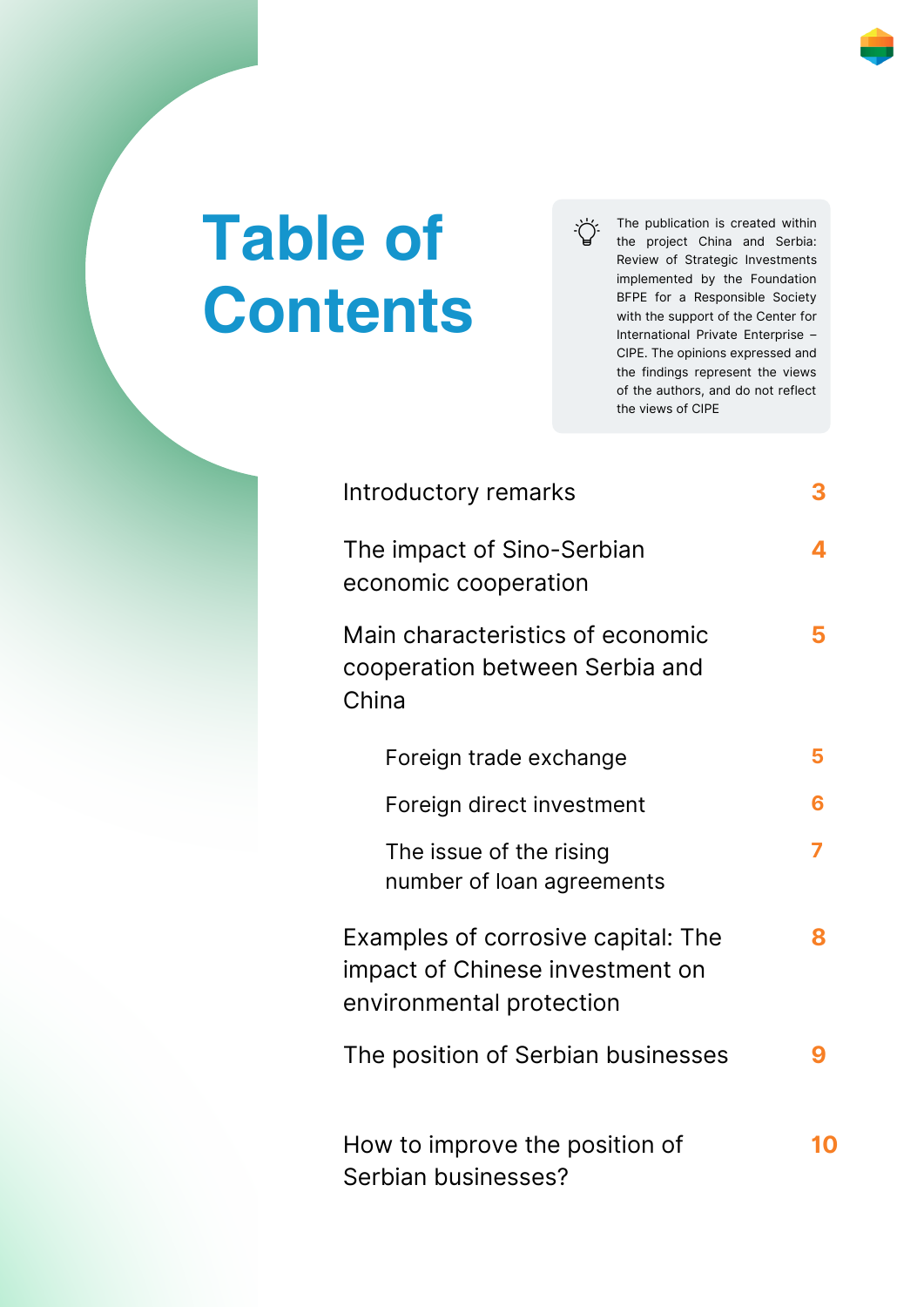

From September to December of 2021, Foundation BFPE for a Responsible Society implemented a series of activities with the support of the Center for International Private Enterprise (CIPE) with the goal of reexamining the impact of Chinese investment and capital influx to Serbia.

BFPE held workshops with representatives of the business community, think tank representatives, and academia with the goal of mapping the most relevant sectors of the Serbian economy in which Chinese actors are present, as well as the most important Chinese companies present in Serbia. The result of the workshop was a set of recommendations for the Serbian decision makers and business community that would lead to the improvement of the position of Serbian enterprises in relation to the foreign investors, in this case investors from China.

The Belgrade Security Forum panel on the topic of Chinese investments in Serbia was a follow up to the workshops and another tool to broaden the discussion and to present the findings to the broader public. The conclusions from this panel were added to the recommendations that are presented in this publication.

Finally, BFPE organized a discussion with decision makers in Serbia to present them the findings, but also to include their input in the discussion on how to improve the position of the Serbian businesses.

The findings and recommendations in this publication were formulated on the basis of workshops, as well as the panel held within the Belgrade Security Forum. The recommendations were formulated by the program team of the Foundation BFPE for a Responsible Society and the findings represent the views of the authors, and do not reflect the views of individual participants and CIPE.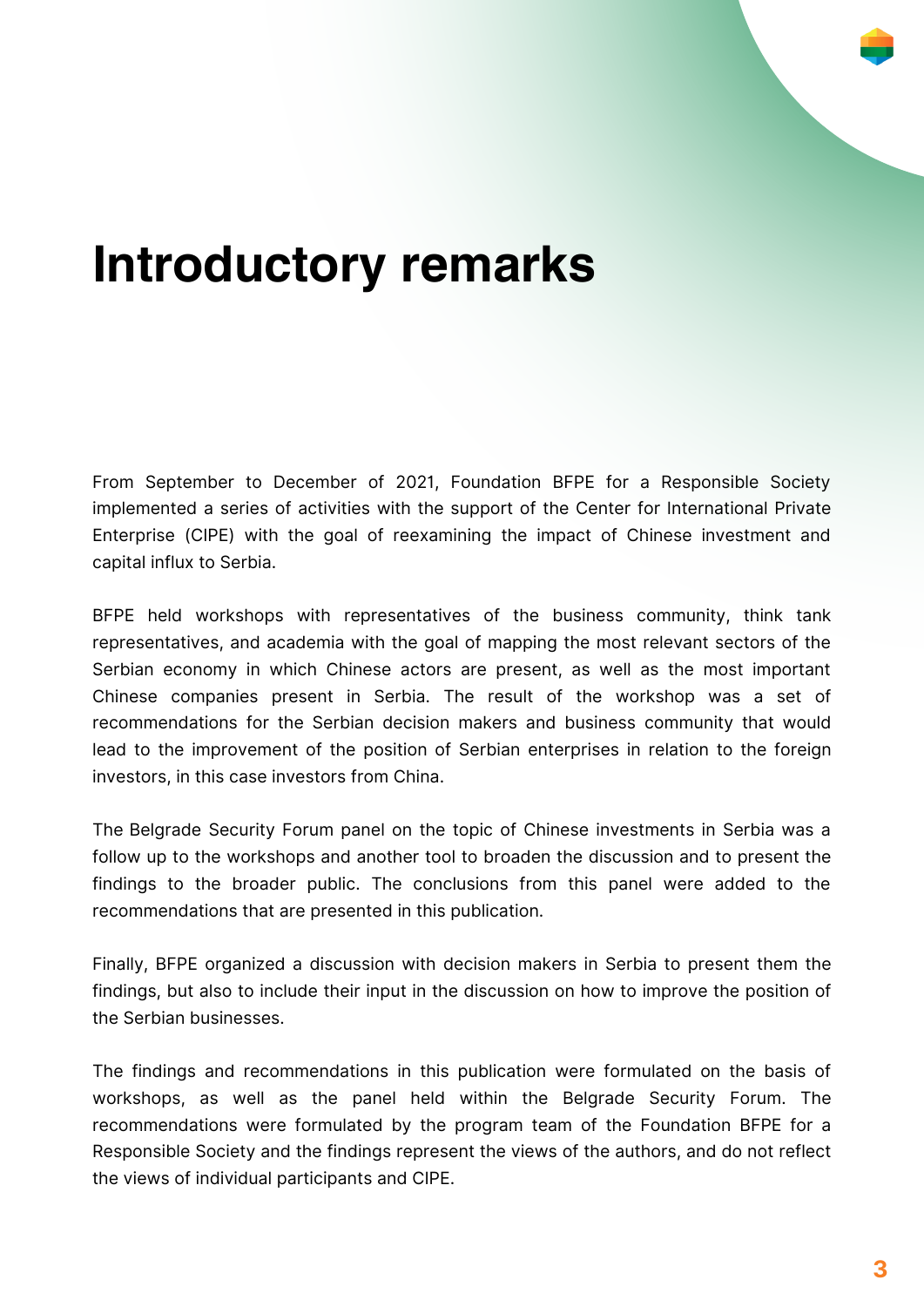

## **The impact of Sino-Serbian economic cooperation**

Over the last decade, China's presence in the Western Balkans has grown. Serbia has emerged as the focal point of China's presence. Belgrade and Beijing have established a comprehensive strategic partnership, which was formalized in 2016 with a joint statement issued by the two governments.

Since the signing of a framework agreement on economic, technological, and infrastructural cooperation in 2009, China's presence in Serbia has grown significantly. The agreement served as the foundation for infrastructure projects backed by Chinese banks and implemented by Chinese firms. Sino-Serbian cooperation predates Beijing's Belt and Road Initiative, which was launched in 2013. Since the first decade of the twentieth century, the same template that China promotes through its global strategic foreign policy initiative has been used in cooperation with Serbia. It has also facilitated cooperation in various fields. In Serbia, China has a strong presence in economy, politics, as well as digitalization and security. China has also had an impact on the Serbian environment, and its increased presence is the primary reason for several protests led by activists in Serbia, both locally and nationally.

The real benefit for the overall Serbian economy, as well as the impact of Chinese investment on Serbian businesses, has also been questioned. Chinese investments and projects are frequently motivated by the desire of national level decision makers to accelerate Serbia's economic development. These projects frequently disregard the needs of local communities and businesses. Another issue is the growing foreign trade deficit. Despite the fact that both Serbian exports to China and Serbian imports from China are on the rise, the Serbian economy has yet to significantly benefit from the close relationship, and the Chinese market remains inaccessible to the majority of Serbian-owned businesses. Finally, what Serbian businesses lack is the opportunity to receive the same treatment as foreign investors, specifically Chinese investors. Domestic regulatory frameworks have prioritized foreign investors by providing, among other things, subsidies and tax breaks, which Serbian firms have not received.

Understanding the case of Serbian-Chinese cooperation is essential for understanding the Chinese presence in the region. The Serbian example demonstrates how increased cooperation can be detrimental in the long run if there are no control mechanisms, clear accountability of involved actors, and the necessary level of respect for democratization processes, rule of law, transparency, accountability, and respect for human freedoms and human rights.

On the other hand, there are obvious benefits to working with China, as well as opportunities. However, the implementation of the aforementioned rules and standards, as well as consideration for the needs of local communities and businesses, which are frequently overlooked in favor of the foreign investor, must be of the utmost importance.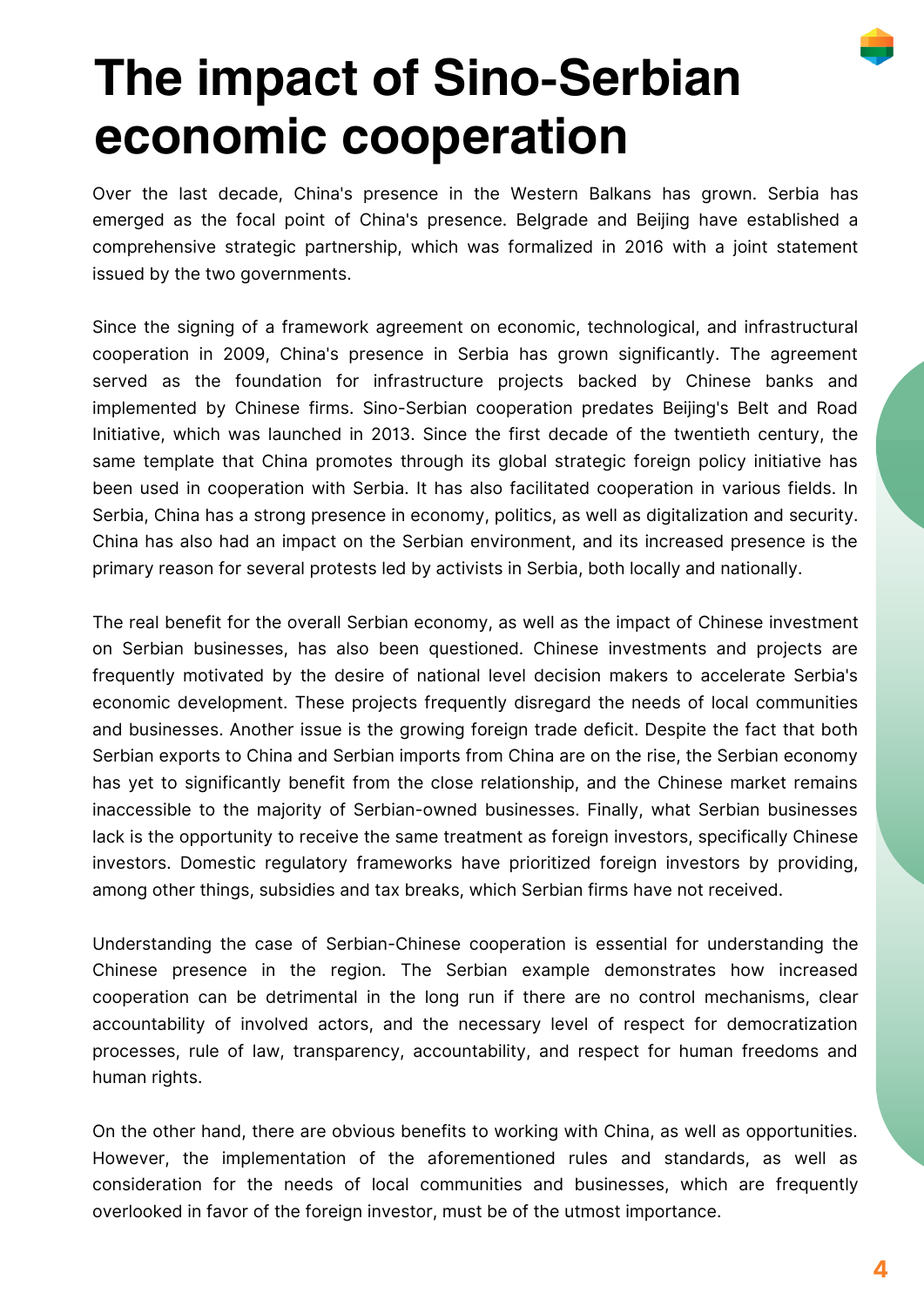### **Main characteristics of economic cooperation between Serbia and China**

There are several important aspects of economic cooperation between Serbia and China. Each of those aspects has brought certain benefits for Serbia, but it is important to put it in the context to see a full picture and to understand the real level of Chinese impact on the development of the Serbian economy.

### **Foreign trade exchange**

The Chinese market is frequently presented as an opportunity for Serbian export. Close bilateral ties have benefited the overall level of foreign trade exchange between the two countries. Since 2012, there has been consistent growth in this sector, but the fact remains that Serbia imports far more goods from China than it exports.



A significant increase in Serbian exports to China occurred in 2019, when exports increased from 91,7 million Euros to 329,2 million Euros. But, in order to comprehend this increase in value, we must first understand that in 2018, the Chinese mining conglomerate Zijin Mining purchased the Serbian Mining and Smelting Combine in Bor. This is significant because the increase in exports was caused by an increase in copper exports from Serbia to China. Serbia exported refined copper worth \$23.5 million USD in 2018, and after Zijin purchased Serbia's largest copper mine, the export increased to \$263,5 million USD. This means that the increase of total export value is not of any significant benefit to Serbia, given that the company that is making the profit from the increase of export is a Chinese-owned company.

Overall trade relations must be viewed in the context of Serbian trade exchange. When we compare export and import figures to and from China with those from the CEFTA region or the EU, we see that China lags far behind.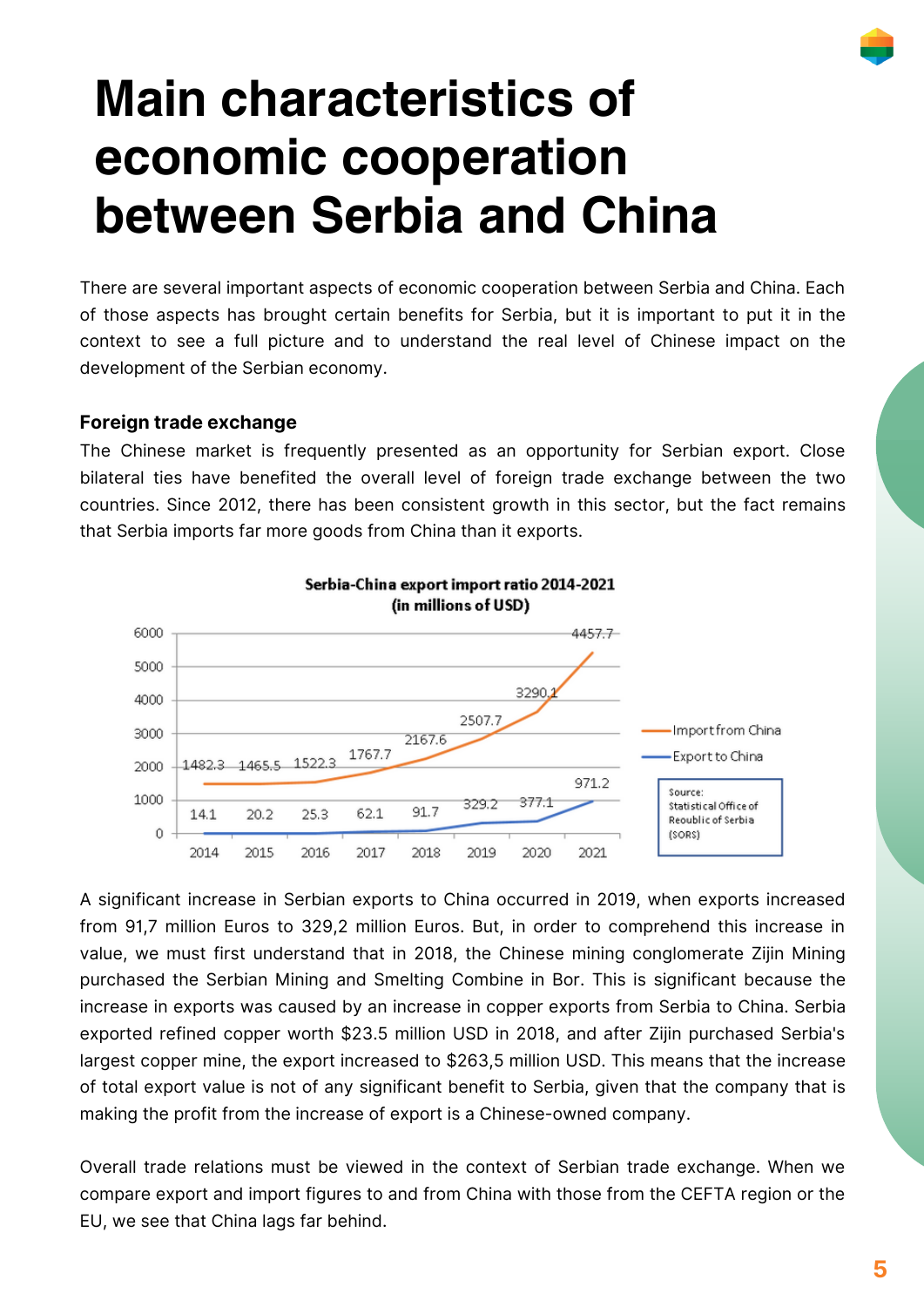Serbian export-import from 2015 to 2019 (in million of Euros) 160000 140000 120000 100000 78952 80000 Import Export 60000 40000 58999 20000 source: 16643 EU and  $\Omega$ SORS China EU CEETA

While it is undeniable that foreign trade exchange between Serbia and China is increasing, it still lags far behind the most important partners, the EU and neighboring countries that are members of the CEFTA free trade agreement. This is an indication that the additional value for the overall Serbian economy, particularly that derived from goods exports, is still obtained from cooperation with European and Western countries.

The fact that the majority of Serbian export from Serbia to China is the export of Chinese companies has also been a challenge for the Serbian economy. In 2020, the most important exports from Serbia to China were copper, silver, and copper products from the Chineseowned Zijin mines in Bor.

This is an indication that the Chinese market remains closed, which may change now that Serbia and China have agreed to sign a free trade agreement by the end of 2022. Still, the question remains as to what the true impact of the agreement will be, and whether the agreement was signed to improve the position of Serbian companies or to remove the last barriers for Chinese goods coming from China.

### **Foreign direct investment**

Another aspect of economic cooperation frequently emphasized by Serbian officials is foreign direct investment from China and Chinese companies. According to data provided by the National Bank of Serbia, Chinese FDI in Serbia totaled slightly more than 2,1 billion Euros between 2009 and 2020. On the other hand, during the same time period, EU countries invested 17,5 billion Euros. Nonetheless, Serbian political officials frequently communicate that China is investing far more than it is. This misinformation is spread primarily by Serbian political leaders, and it is based on the fact that China is lending money to Serbia to fund infrastructure projects. According to the author's research, by the end of 2021, China and Serbia will have agreed on and signed contracts for infrastructure projects totaling nearly 8 billion Euros. All of those contracts are based on preferential loan agreements, which means Serbia will have to repay them all, including interest and other expenses (loan service, penalties if funds are not withdrawn in the predicted dynamic, and so on).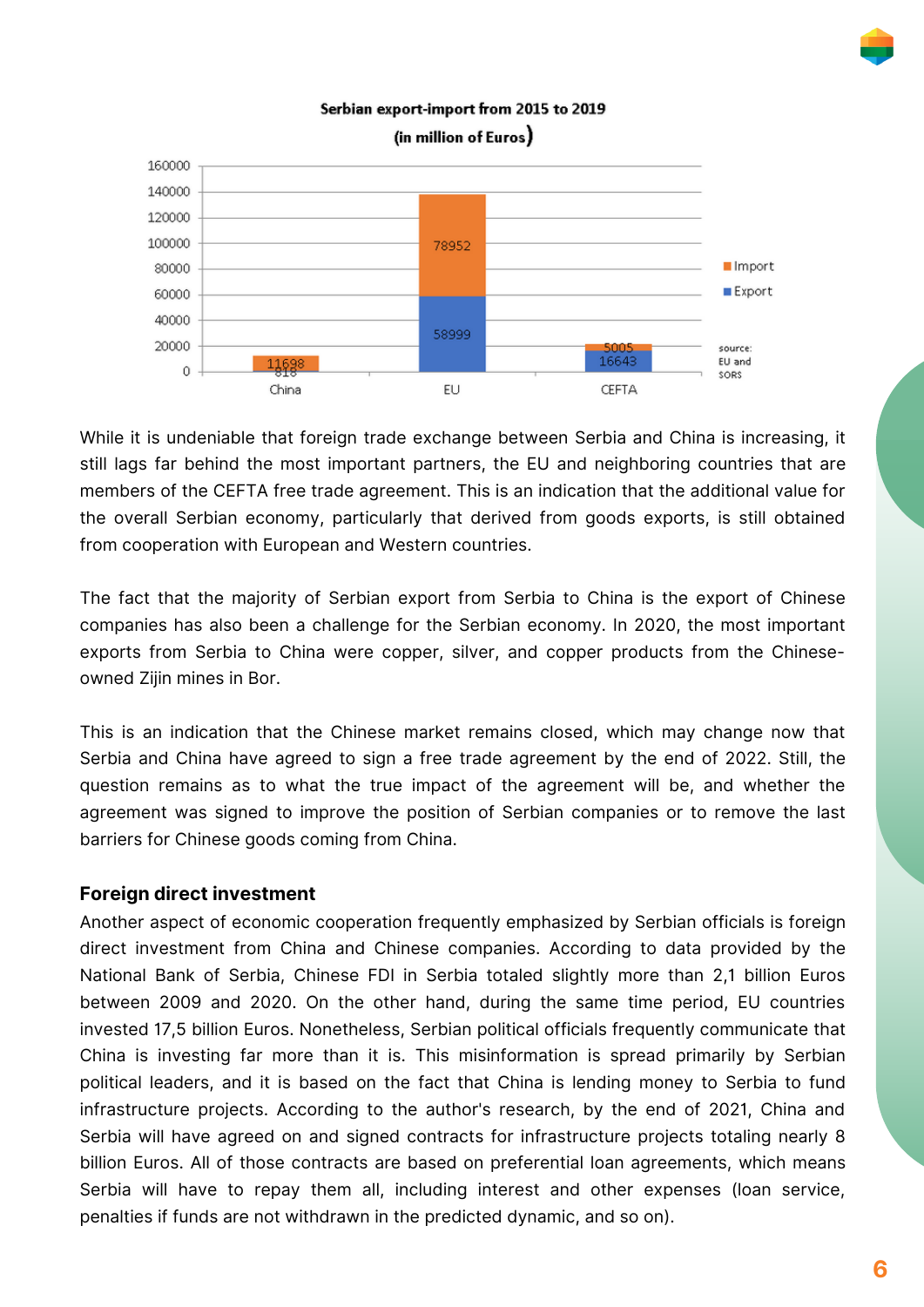

Another source of concern about the rising influx of Chinese capital is that it can be described as corrosive capital (in a significant capacity). "Corrosive Capital is financing, whether state or private, that lacks transparency, accountability, and market orientation," according to one definition. In the case of Serbia, this means that China and Chinese companies are frequently chosen for the implementation of a specific project (usually financed by Chinese loans), without any tender procedure or adherence to competition rules. Furthermore, some of the projects (Smederevo Steel Mill, Bor Mines, Zrenjanin vehicle tire factory) have raised serious environmental concerns, and it is difficult to hold anyone accountable for the consequences. Third, in terms of market orientation, and once again related to long-term environmental protection, China has provided the tools for the modernization of the coal-fired power plant Kostolac, as well as the construction of a new block of the same facility. Financial agreements between Serbia and China will undoubtedly benefit the development of Serbian infrastructure, particularly traffic infrastructure, in the short term. Still, in the long run, the fact that Serbia is using Chinese financial means to upgrade its coal-fired power plants, and that Chinese FDI has had an impact on the well-being of the Serbian environment, is concerning and should be followed by the implementation of control mechanisms.

The third aspect of economic cooperation is the (non-refundable) grants that China is providing to Serbia. From 2009 to 2020, China has provided 78,8 million Euros worth of grants to the Republic of Serbia. This figure is incomparable with the EU's provided funds. Until 2019, the EU has provided 3,7 billion Euros of grants to Serbia through various instruments, with additional funds (93,4 million Euros) being pledged through COVID-19 Relief and Economic and Investment Plan for the Western Balkans.

### **The issue of the rising number of loan agreements**

Foreign exchange disparities and corrosive capital from FDI are not the only obstacles to China-Serbia economic cooperation.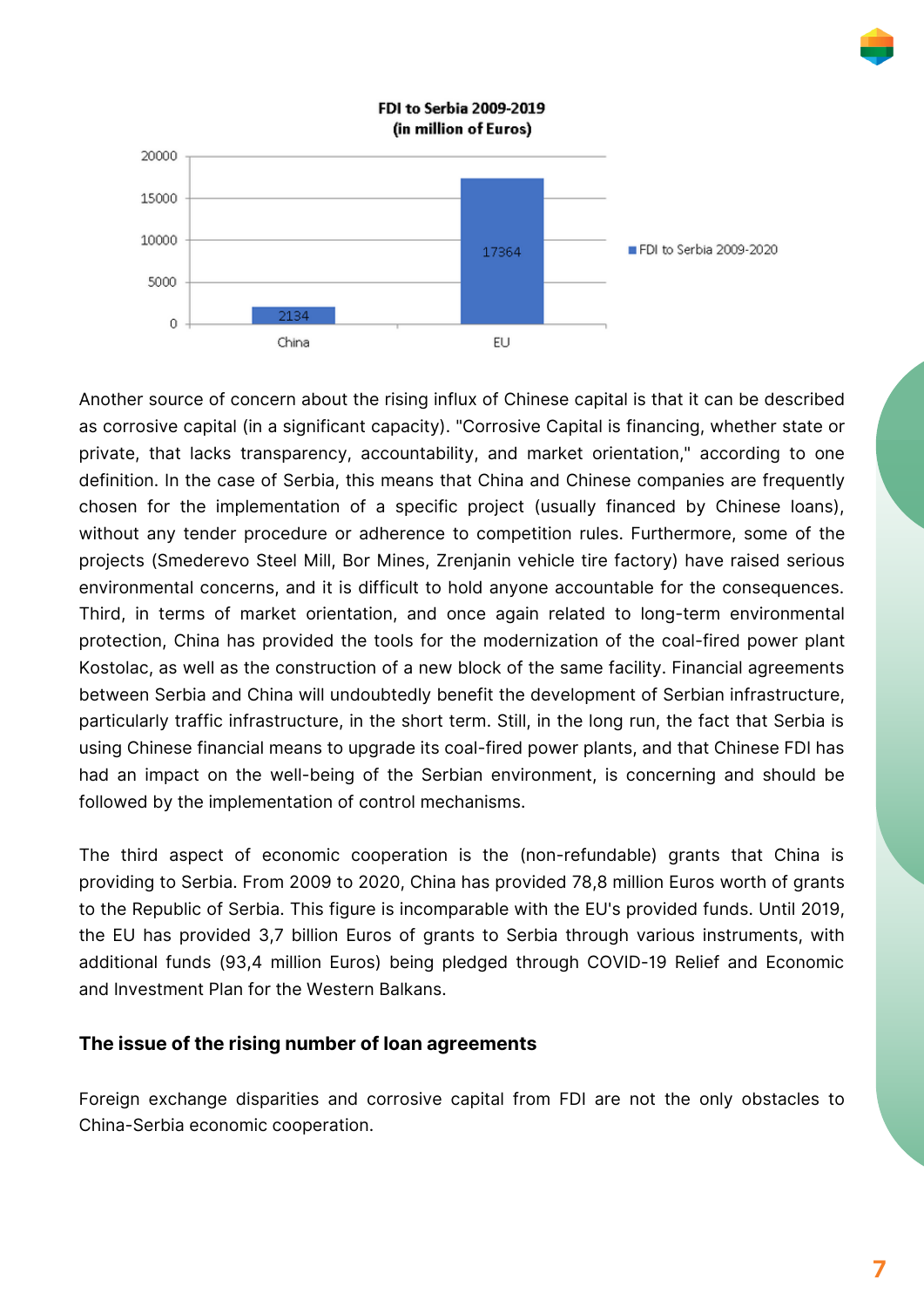

Serbia and China, as previously reported, have signed preferential loan agreements totaling more than 8 billion Euros. All of these agreements are Chinese bank credits to Serbia, putting a strain on the country's public debt and budget. Serbia has managed to keep its debt under control, with the country's public debt standing at 56,9% of GDP in December 2021. Foreign debt accounts for 57.8 percent of total public debt in the country. In December 2021, Serbia's foreign debt was estimated to be approximately 19,7 billion Euros, with 1,6 billion of that amount owed to Chinese banks (Export-Import Bank). So far, Serbia has been able to keep its microfinances under control and avoid falling into debt. Serbian foreign debt may bear a heavier burden in the coming years as the total amount of loans increases as a result of credits obtained from Chinese banks.

### **ExampleS of corrosive capital: The impact of Chinese investment on environmental protection**

In January 2021, 26 European Parliament members expressed concern about China's growing influence in Serbia. One of the main concerns raised by MEPs is that Chinese investments are having a negative impact on the Serbian environment. Those concerns expressed in Brussels have drawn significant international attention to an issue that has been raised by both local and national activists in Serbia for several years.

According to a report published in December 2019 by the Global Alliance on Health and Pollution, Serbia is ranked ninth in the world for the highest rate of deaths attributed to air pollution. According to the report, Serbia is the highest-ranked European country. China is linked to this issue in a number of ways. Specifically, Chinese investments in Serbia have not met environmental standards. This is the case when we discuss Chinese FDI in the Smederevo steel mill purchased by the Chinese Hesteel Group, the purchase of Bor mines by Chinese Zijin Mining, and the construction of a vehicle tire factory in Zrenjanin by Chinese Linglong.

In the case of the Smederevo steel mill and the Bor mines, the main issue is the increased production caused by Chinese company purchases. Both companies were managed by the Serbian government before being sold and were on the verge of collapsing and shutting down, resulting in the loss of over 10.000 jobs. This would have a significant negative impact on the local economies in those areas, so the Serbian government looked for a partner extensively. As a result, the Chinese companies' acquisition was viewed as a way to keep those companies afloat while also protecting domestic workers' jobs.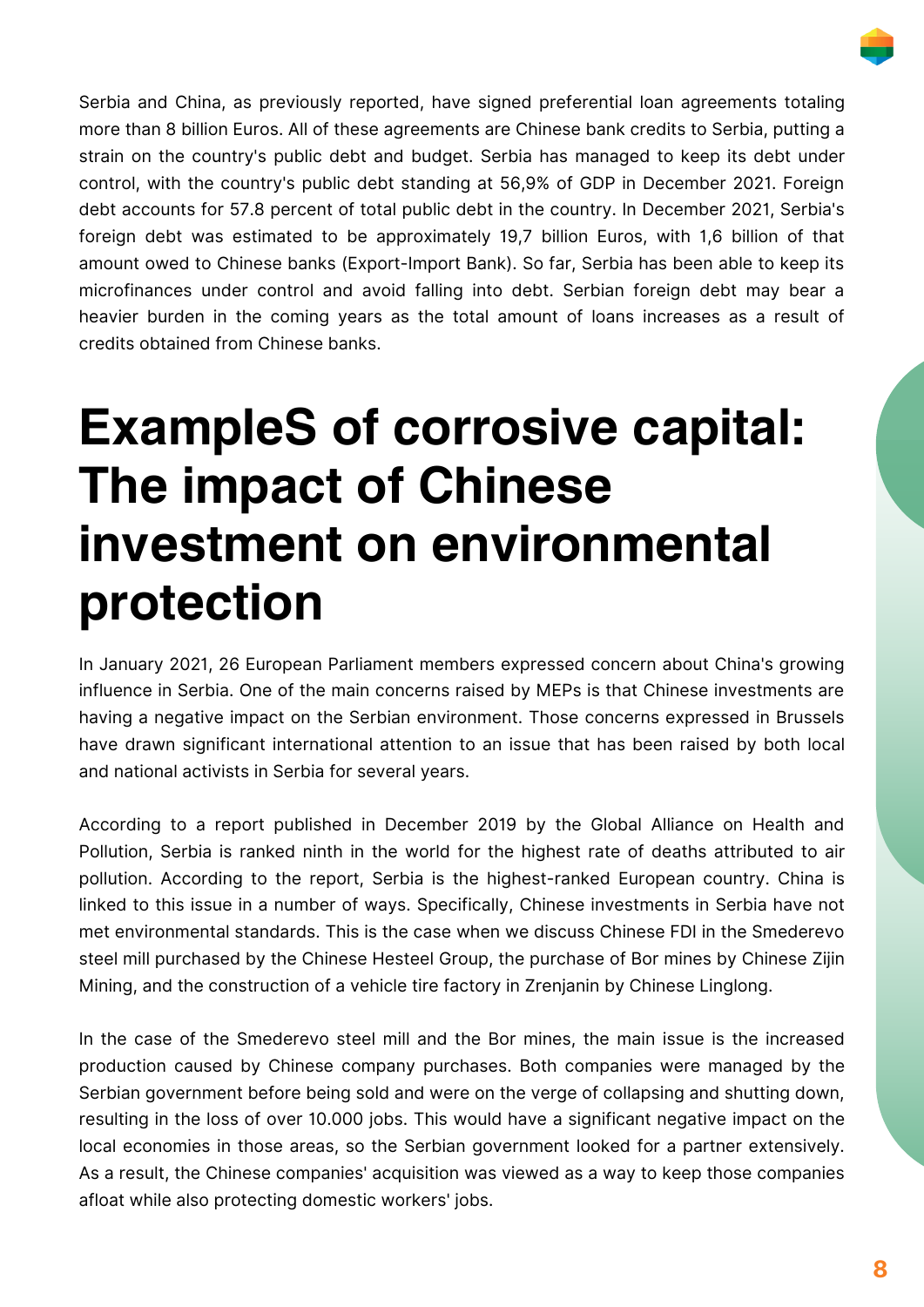

However, Serbia did not guarantee that the new owners would take the necessary steps to upgrade the existing facilities, making them more suitable for safe production while adhering to current environmental standards before selling those companies. The project's first opponents were from the local level in both cases. Local activists have stated that the companies are harming the local ecosystems, and that the increased pollution is having a negative impact not only on the workers' health, but also on the health of the general population in those areas.

The investment in the Shandong Linglong vehicle tire factory is somewhat different. The first distinction is that the investment in the City of Zrenjanin area is a greenfield investment, which means that the Chinese can pay close attention to environmental standards and build capacity to ensure compliance. Nonetheless, the project's execution was marred by controversy. First, the Serbian government provided free land to the Chinese investor for the construction of the factory. In this case, the Serbian government's policy is to encourage potential and existing investors; however, not all of the 96 hectares of land were planned for construction and have been repurposed for the company's needs. Second, the Chinese company started construction without first obtaining a building permit from the Serbian authorities. The third source of concern was that the study on the new factory's environmental impact was never made available to the general public. It is a legal requirement in Serbia to hold a public debate on such important community documents. While those debates are scheduled, members of the public who are opposed to certain aspects of the Linglong facility's construction are barred from attending. None of this slowed or halted the facility's construction, and it was announced that the first finished product could leave the factory as soon as the end of 2021.

### **The position of Serbian businesses**

The case of the Chinese economic presence in Serbia has been indicative of the overall position of the Serbian businesses towards foreign investors and treatment coming from the national government. The position that the businesses are taking is that no investment can be seen as harmful and malign in its nature. But what the result of the activities within the project shows is that there are no equal standards when it comes to the treatment of foreign investors and the domestic business actors. First and foremost, investments often do not include the needs of the local communities and are defined by the needs of the investor and not local surroundings. Second, often the standards and national normative framework have not been implemented in the case of investors (e.g. the environmental standards), but there are firm rules implemented for domestic businesses. Third, there should be a higher level of engagement between foreign investors and domestic businesses. There are mechanisms already facilitating this connection, but there is much needed room for improvement. Fourth, while there is objective potential for Serbian businesses when it comes to Serbian export to China, that potential has not been met by the capacities of Serbian companies and entrepreneurs, and this can be an opportunity both for the national government and domestic businesses.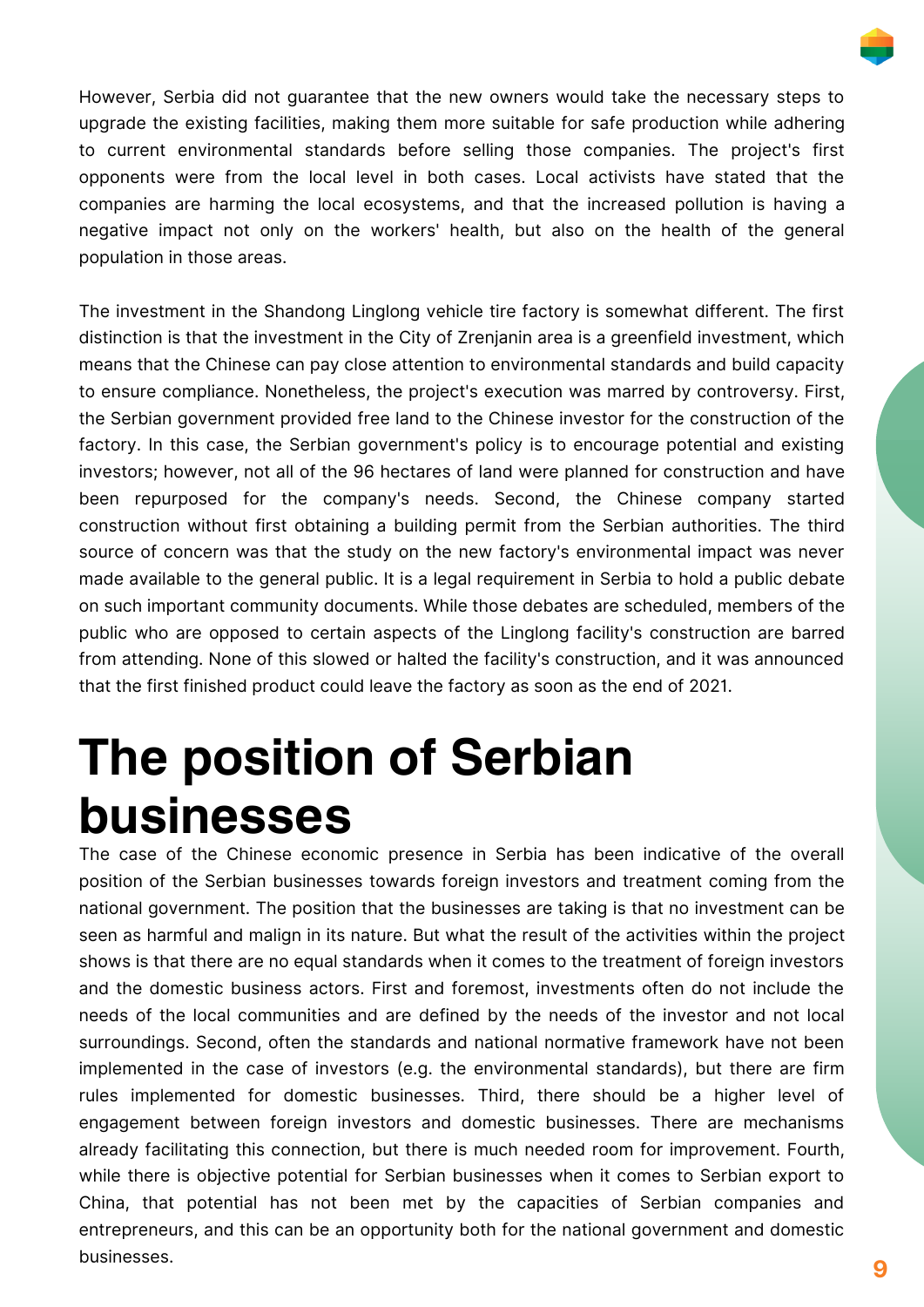

In the end, there has to be clear cost-benefit analysis when it comes to attracting investment from China or any other country. If the cost associated with investment to the environmental protection, rule of law, labor treatment, and position of domestic businesses is too high, those investments and projects should be reexamined.

In order to meet the needs of domestic businesses, there should be continuous conversation and discussion among stakeholders on national, but also international level. The needs of domestic business actors have to be clearly formulated, especially the needs of ones from areas with a high level of presence of foreign actors. Those needs also have to be formulated in the framework of national and international standards and norms, because they have the potential to increase the level of Constructive Capital, and limit Corrosive Capital.

### **How to improve the position of Serbian businesses?**

Based on the findings of the research, recommendations for the improvement of the position of Serbian businesses can be implemented in the national framework. Those recommendations can be seen as recommendations directly pointed towards the economic and political cooperation between Serbia and China. In addition to the specific recommendations for businesses in the context of Sino-Serbian relations, some of the proposals cover broader relations between foreign investors and Serbian actors. Consideration of those recommendations and implementation in the national framework would improve the overall position of Serbian businesses and limit the potential for the growth of Corrosive Capital.

### **Recommendations for limiting Corrosive Capital and encouraging benefits for the Serbian economy:**

### **1. Involvement of the local community on decisions on foreign direct investments and implementation of infrastructure projects.**

Investments and infrastructure projects are decided at the national level, without consulting the local community. The needs of the local community are neglected, including the needs of the local businesses.

### **2. Full implementation of the national legislative framework in economic cooperation with foreign investors.**

Although this recommendation should be absolutely applied to all investments and forms of economic cooperation with actors from abroad, based on previous experience in the case of cooperation with actors from China, it is necessary to further indicate the application of this principle. Despite the fact that no investment or other form of capital inflow is bad in and of itself, in order to prevent the inflow of Corrosive Capital and encourage Constructive Capital.